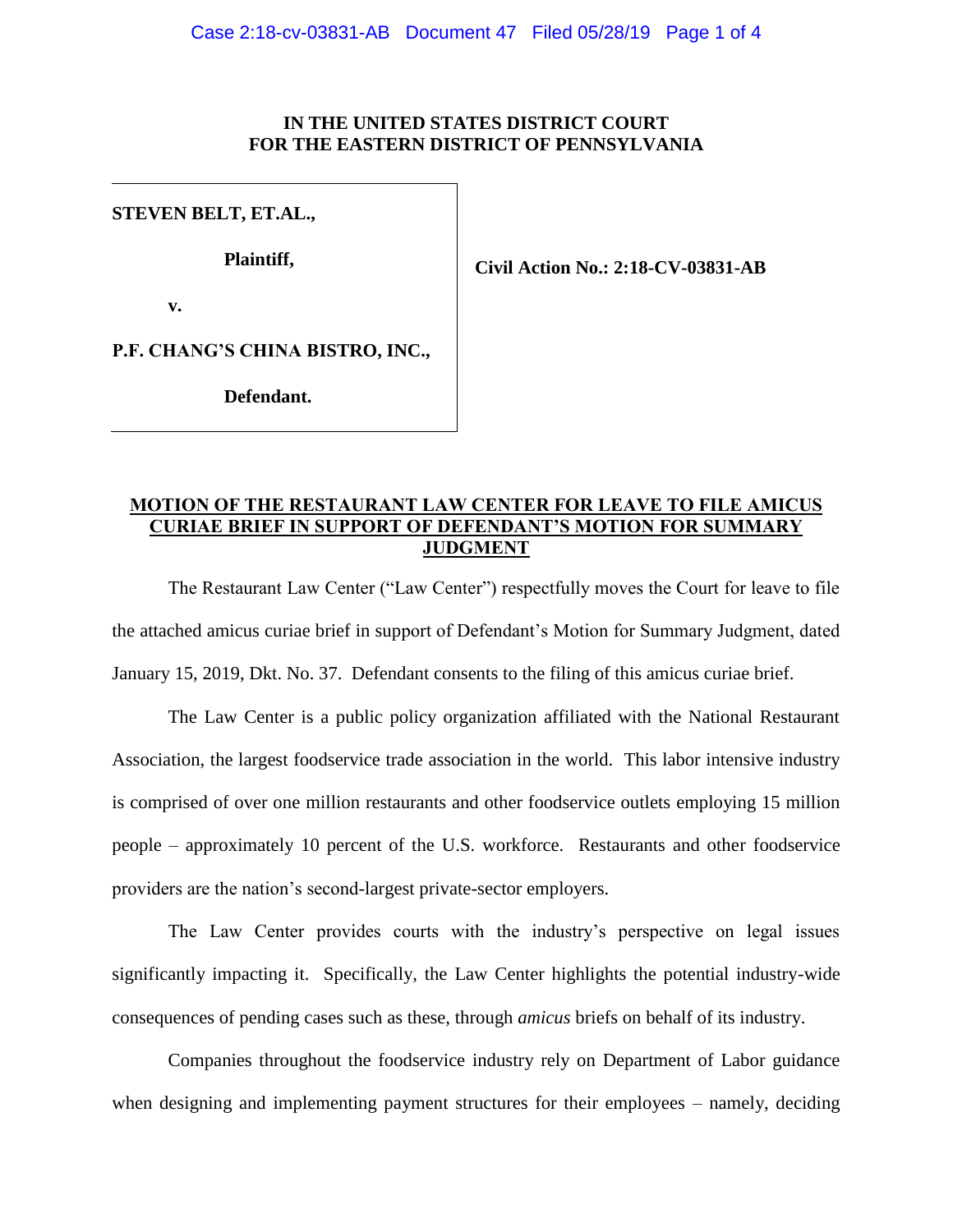#### Case 2:18-cv-03831-AB Document 47 Filed 05/28/19 Page 2 of 4

whether and how much of a tip credit to assess against various employees' wages. Being able to rely on guidance that (1) is consistent with the meaning of the Fair Labor Standards Act, and (2) creates a practical, workable standard for employers in the industry. Thus, the Law Center and its affiliates have vital stakes in these proceedings.

For all of the foregoing reasons, the undersigned respectfully moves to submit the attached brief in connection with Defendant's pending motion for summary judgment.

Respectfully submitted this 28th day of May, 2019.

/s/ *Christian R. White .* 

Christian R. White, Esq. BAKER & HOSTETLER LLP Cira Centre, 12th Floor 2929 Arch Street Philadelphia, PA 19104-2891 (215) 568-3100 *Counsel of Record for Amicus Curiae* 

Kevin W. Shaughnessy, Esq. BAKER & HOSTETLER LLP SunTrust Center, Suite 2300 200 South Orange Avenue Orlando, Florida 32801 (407) 649-4000 *Counsel of Record for Amicus Curiae* 

Andrea R. Milano, Esq. BAKER & HOSTETLER LLP 1050 Connecticut Avenue, NW, Suite 1100 Washington, D.C. 20036-5304 (202) 861-1500 *Counsel of Record for Amicus Curiae* 

Angelo I. Amador, Esq. THE RESTAURANT LAW CENTER 2055 L Street, NW Washington, D.C. 20036 (202) 331-5913 *Counsel for Amicus Curiae Restaurant Law Center*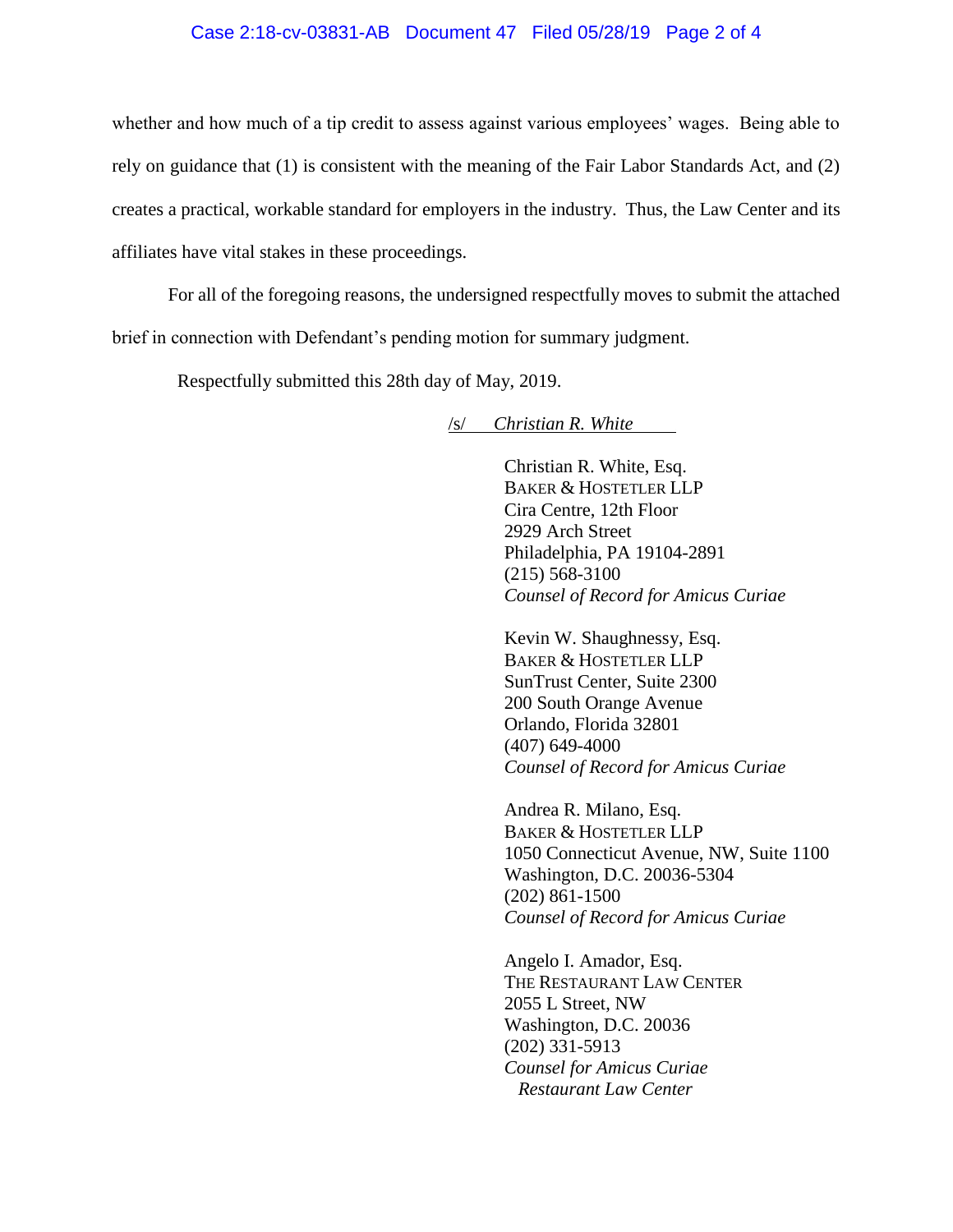### **CERTIFICATE OF SERVICE**

The undersigned hereby certifies that on this date, I caused the foregoing Motion of the Restaurant Law Center for Leave to File Amicus Curiae Brief in Support of Defendant's Motion for Summary Judgment has been transmitted via electronic mail, to the following counsel of record

for Defendants:

PAUL DECAMP (admitted *pro hac vice*) MAXINE ADAMS (admitted *pro hac vice*) EPSTEIN, BECKER & GREEN, P.C. 1227 25th Street, N.W., Suite 700 Washington, D.C. 20037 Tel: 202-861-0900 Fax: 202-861-3571 PDeCamp@ebglaw.com Madams@ebglaw.com

BENJAMIN L. DAVIS, III LAW OFFICES OF PETER T. NICHOLL Charles Center South 36 South Charles Street, Suite 700 Baltimore, MD 21201 bdavis@nichollaw.com

DANA L. SCOTT DREXEL UNIVERSITY Office of the General Counsel Bellet Building, 1505 Race Street Philadelphia, Pennsylvania 19102 Dla73@drexel.edu

SHEILA A. WOOLSON EPSTEIN, BECKER & GREEN, P.C. Two Gateway Center, 12<sup>th</sup> Floor Newark, New Jersey 07102 Tel: 973-642-1900 SWoolson@ebglaw.com

*Counsel for Defendant*

PATRICIA A. BARASCH SCHALL & BARASCH, LLC Moorestown Office Center 110 Marter Avenue, Suite 105 Moorestown, New Jersey 08057 pbarasch@schallandbarasch.com

REENA DESAI NICHOLS KASTER, PLLP 80 South 8<sup>th</sup> Street, Suite 4600 Minneapolis, Minnesota 55402 rdesai@nka.com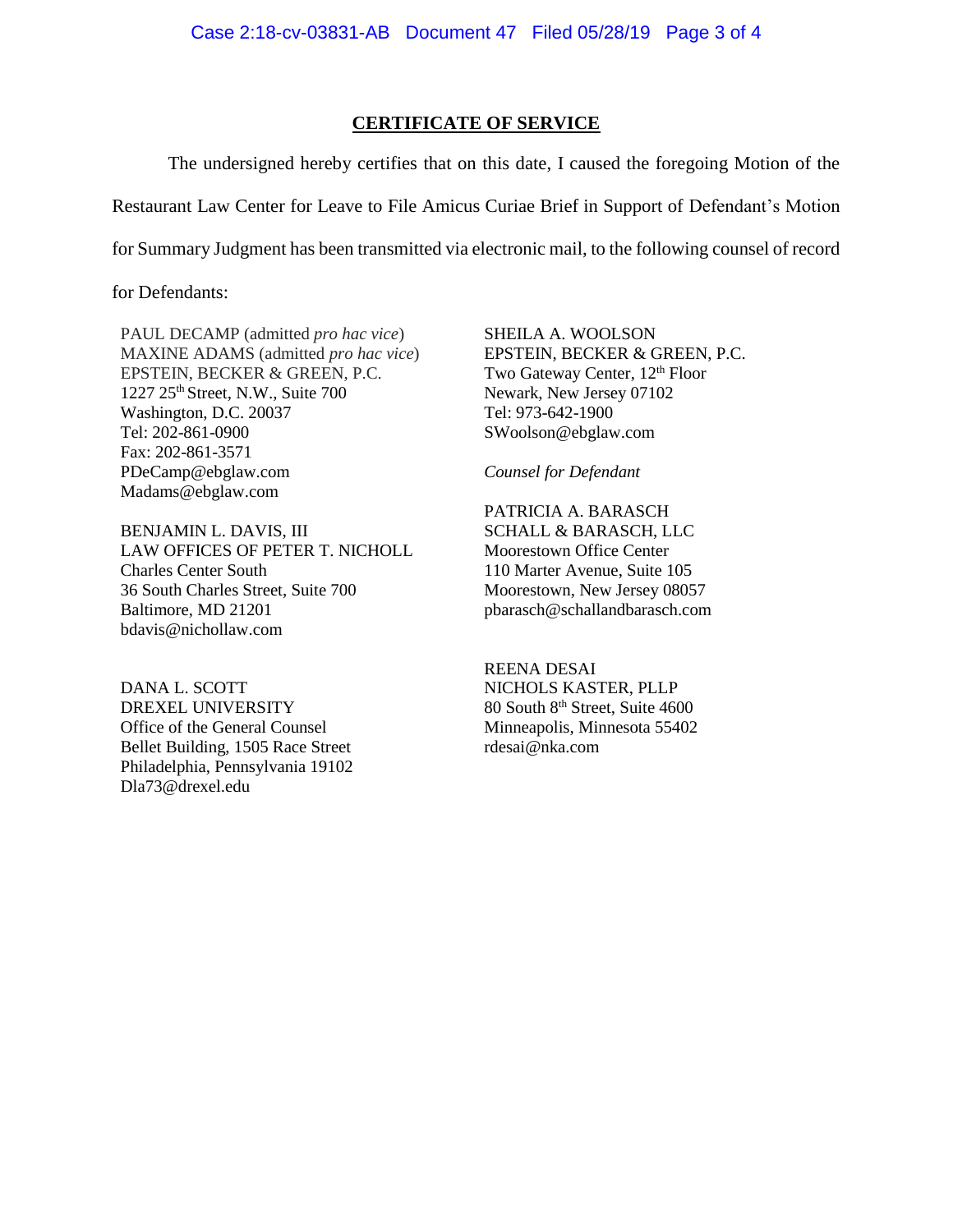DATED this the  $28<sup>th</sup>$  day of May, 2019.

By: <u>/s/ *Christian R. White* 2014</u>

Christian R. White, Esq. BAKER & HOSTETLER LLP Cira Centre, 12th Floor 2929 Arch Street Philadelphia, PA 19104-2891 (215) 568-3100 *Counsel of Record for Amicus Curiae* 

Kevin W. Shaughnessy, Esq. BAKER & HOSTETLER LLP SunTrust Center, Suite 2300 200 South Orange Avenue Orlando, Florida 32801 (407) 649-4000 *Counsel of Record for Amicus Curiae* 

Andrea R. Milano, Esq. BAKER & HOSTETLER LLP 1050 Connecticut Avenue, NW, Suite 1100 Washington, D.C. 20036-5304 (202) 861-1500 *Counsel of Record for Amicus Curiae* 

Angelo I. Amador, Esq. THE RESTAURANT LAW CENTER 2055 L Street, NW Washington, D.C. 20036 (202) 331-5913 *Counsel for Amicus Curiae Restaurant Law Center*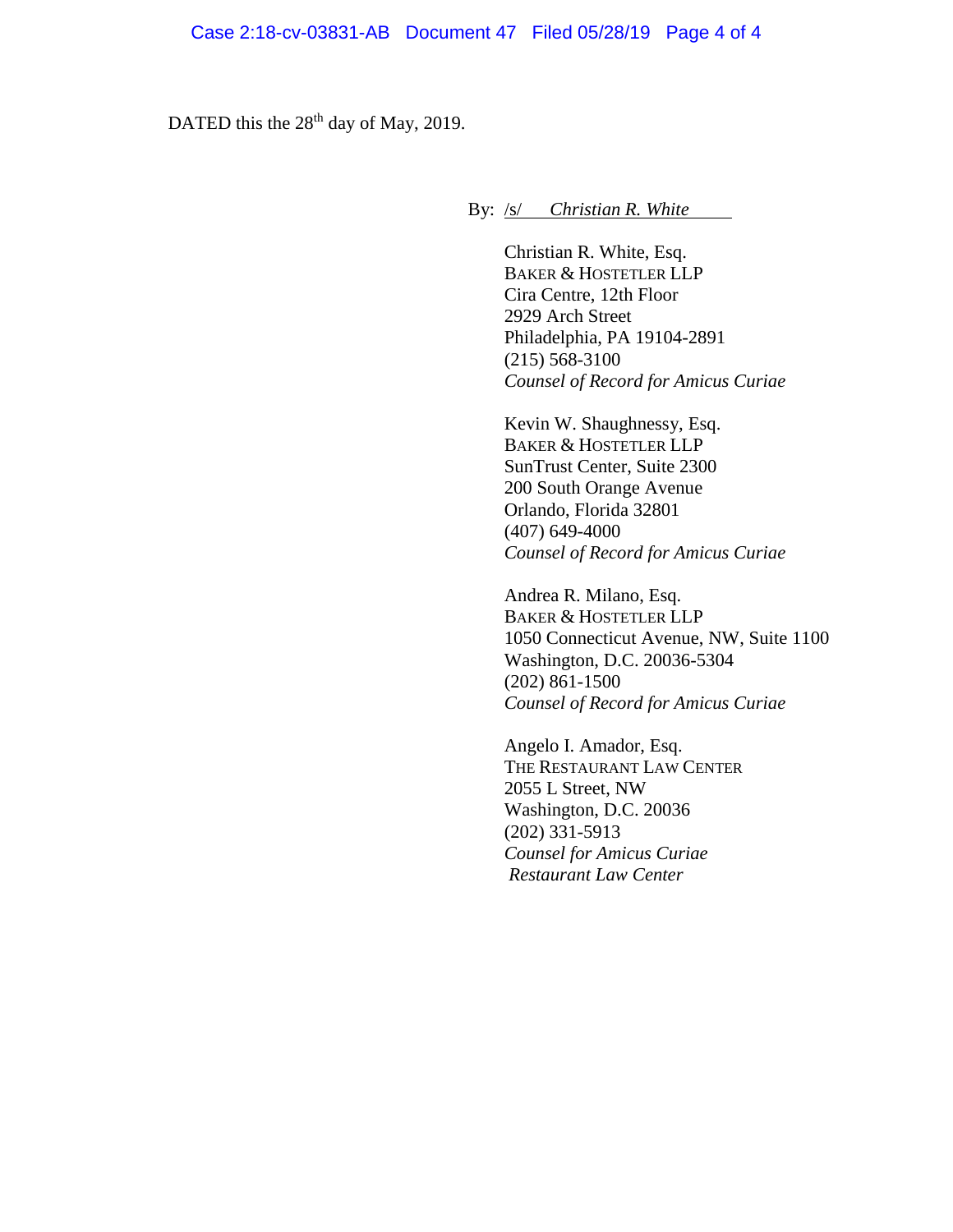# **IN THE UNITED STATES DISTRICT COURT FOR THE EASTERN DISTRICT OF PENNSYLVANIA**

# **STEVEN BELT, ET.AL.,**

**Plaintiff,**

**Civil Action No.: 2:18-CV-03831-AB**

**v.**

**P.F. CHANG'S CHINA BISTRO, INC.,**

**Defendant.**

# **AMICUS CURIAE BRIEF OF THE RESTAURANT LAW CENTER IN SUPPORT OF DEFENDANT'S MOTION FOR SUMMARY JUDGMENT**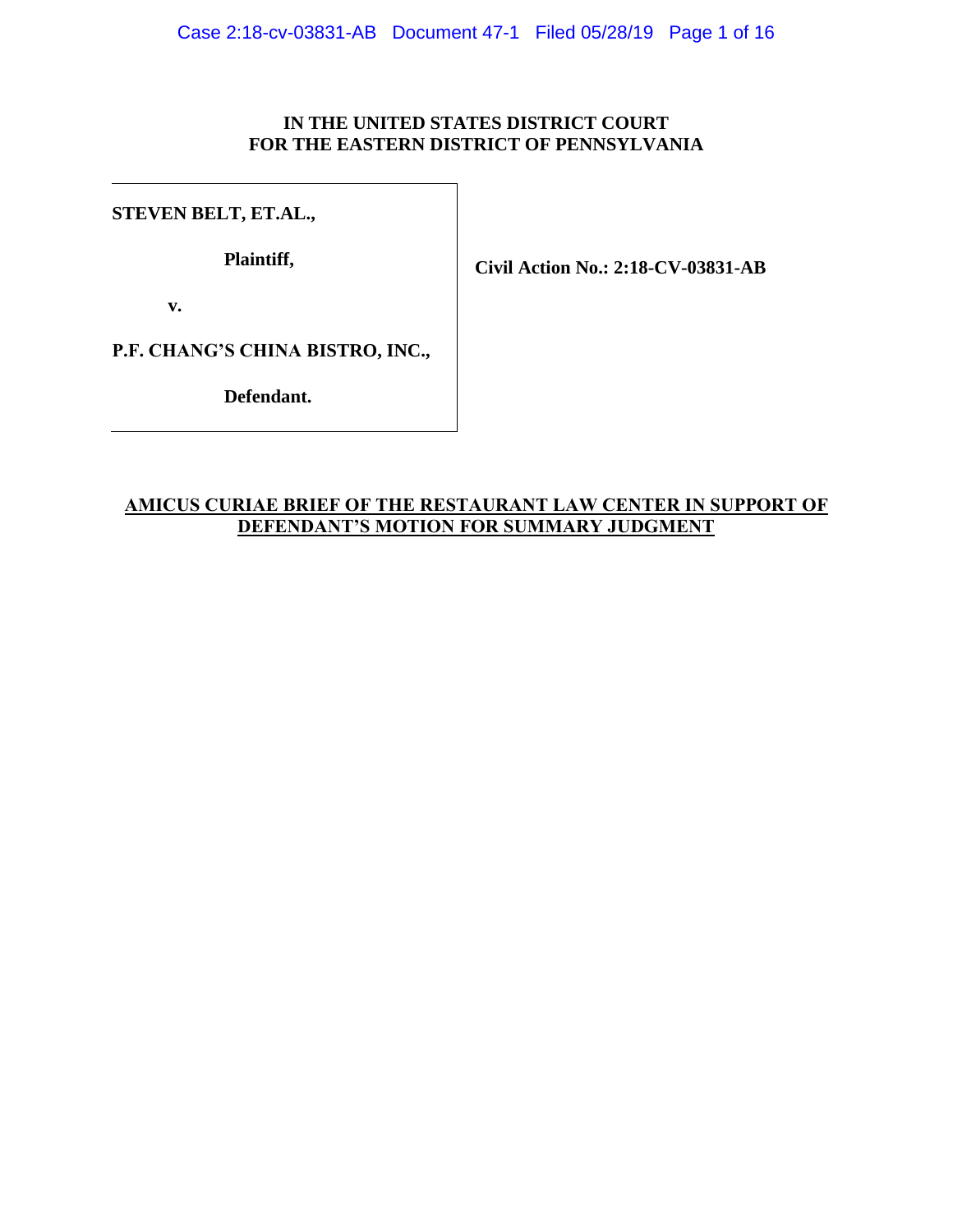# **TABLE OF CONTENTS**

# **Page**

| I.  |                                                                                                                                                         |                                                                             |                                                               |  |
|-----|---------------------------------------------------------------------------------------------------------------------------------------------------------|-----------------------------------------------------------------------------|---------------------------------------------------------------|--|
|     | A.                                                                                                                                                      | The DOL Has Instructed that the Opinion Letter Be Applied                   |                                                               |  |
|     | <b>B.</b>                                                                                                                                               | Retroactive Application Is Permissible Where Law Is Clarified, Not          |                                                               |  |
|     | $\mathcal{C}$ .                                                                                                                                         | No Litigant Will Suffer Unfair Surprise If Law Is Applied Retroactively.  4 |                                                               |  |
| II. | The New Opinion Letter Is Controlling and Enforceable Because It Corrects<br>Inherent Deficiencies In The 80/20 Rule And Creates A Reasonable, Workable |                                                                             |                                                               |  |
|     | A.                                                                                                                                                      | The Dual Job Regulation is Ambiguous and is Clarified by the New FOH 6      |                                                               |  |
|     |                                                                                                                                                         | 1.                                                                          | The New Opinion Letter and the New FOH Address and Clarify    |  |
|     |                                                                                                                                                         | 2.                                                                          | The New Opinion Letter is Consistent with the FLSA and the    |  |
|     | <b>B.</b>                                                                                                                                               | The New Opinion Letter is the DOL's Latest Application of the FLSA and      |                                                               |  |
|     | C.                                                                                                                                                      | There is No Basis to Continue to Rely on the Now-Withdrawn 80/20 Rule 9     |                                                               |  |
|     |                                                                                                                                                         | i.                                                                          | The DOL Expressly Disclaims that the FOH Is Official Agency   |  |
|     |                                                                                                                                                         | ii.                                                                         | Prior to Being Withdrawn, the 80/20 Rule Was Not Consistently |  |
|     |                                                                                                                                                         |                                                                             |                                                               |  |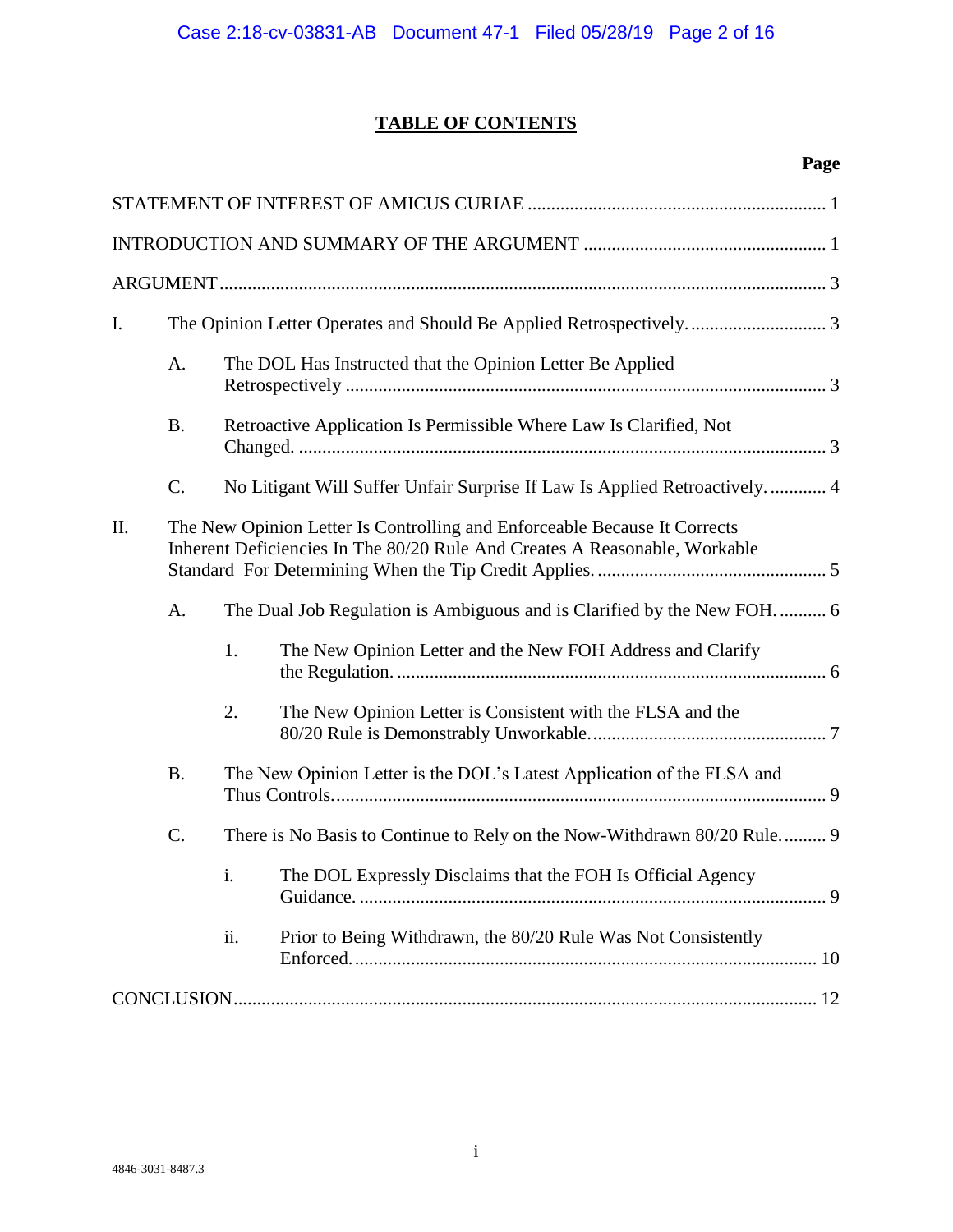# **TABLE OF AUTHORITIES**

# **Page(s)**

# **Cases**

| Auer v. Robbins,                                 |
|--------------------------------------------------|
| Bowles v. Seminole Rock & Sand Co.,              |
| Chavez v. T&B Mgmt., LLC,                        |
| Christopher v. SmithKline Beecham Corp.,         |
| Cortes v. Am. Airlines, Inc.,                    |
| Encino Motorcars, LLC v. Navarro,                |
| Epic Systems Corp. v. Lewis,                     |
| Fast v. Applebee's Int'l, Inc.                   |
| Garfias-Rodriguez v. Holder,                     |
| Heimmermann v. First Union Mortg. Corp.,         |
| Liquilux Gas Corp. v. Martin Gas Sales,          |
| Manhattan General Equipment Co. v. Commissioner, |
| Marsh v. Alexander's LLC,                        |
| Montgomery Ward & Co. v. FTC,                    |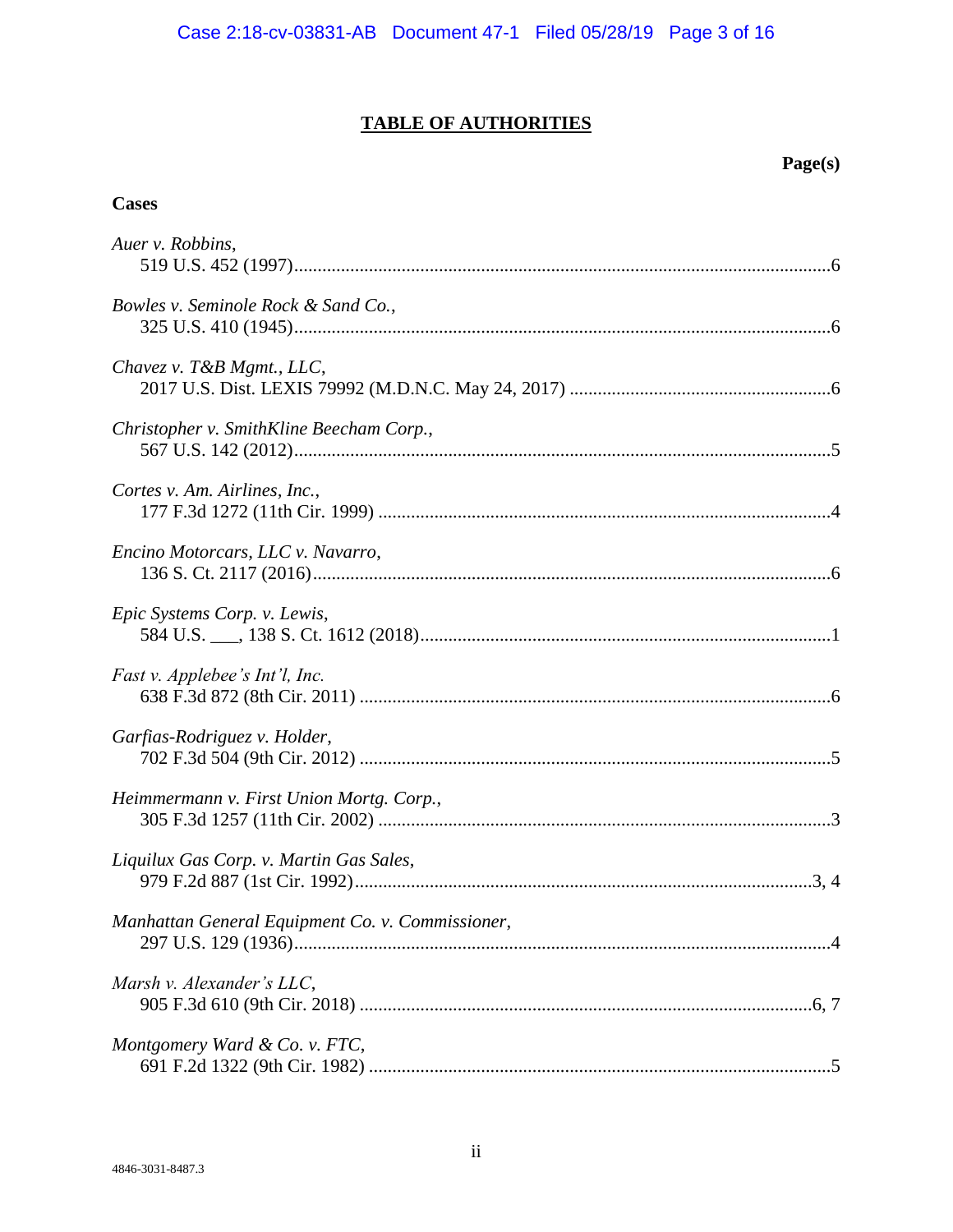| NLRB v. Bell Aer5ospace Co.,                                                                                                       |  |
|------------------------------------------------------------------------------------------------------------------------------------|--|
| Pellon v. Business Representation International, Inc.,<br>528 F. Supp. 2d 1306 (S.D. Fla. 2007) aff'd 291 Fed. Appx 310 (11th Cir. |  |
| Perez v. Mortgage Bankers Association,                                                                                             |  |
| Restaurant Law Center v. U.S. Dept. of Labor,                                                                                      |  |
| <b>Other Authorities</b>                                                                                                           |  |
|                                                                                                                                    |  |
|                                                                                                                                    |  |
|                                                                                                                                    |  |
|                                                                                                                                    |  |
|                                                                                                                                    |  |
| U.S. Department of Labor, Wage & Hour Div., Opinion Letter FLSA2009-23                                                             |  |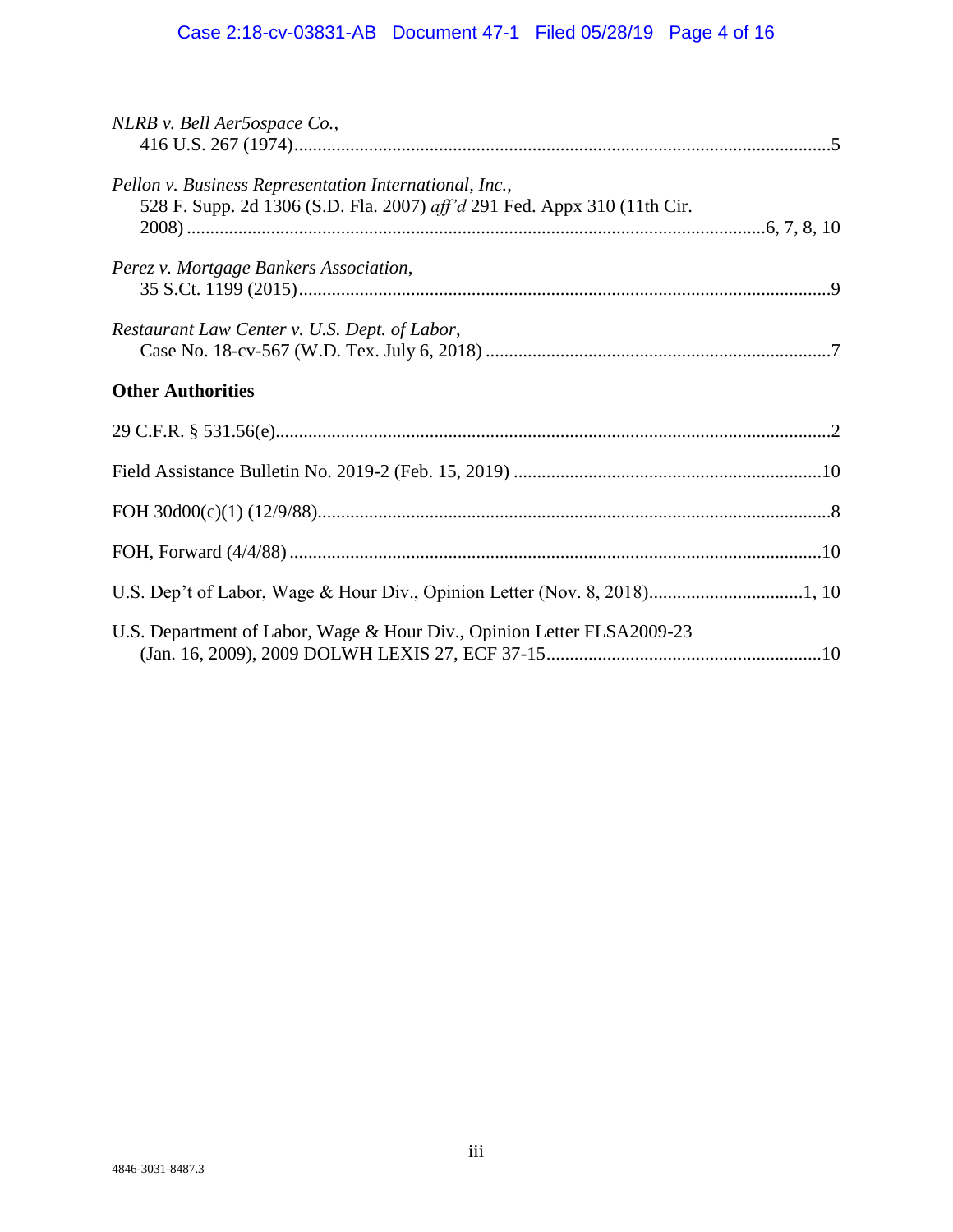### **STATEMENT OF INTEREST OF AMICUS CURIAE**

<span id="page-8-0"></span>The Restaurant Law Center ("Law Center") is a public policy organization affiliated with the National Restaurant Association, the largest foodservice trade association in the world. This labor-intensive industry is comprised of over one million restaurants and other foodservice outlets employing 15 million people – approximately 10 percent of the U.S. workforce. Restaurants and other foodservice providers are the nation's second-largest private-sector employers.

The Law Center provides courts with the industry's perspective on legal issues significantly impacting it. Specifically, the Law Center highlights the potential industry-wide consequences of pending cases such as these, through *amicus* briefs on behalf of its industry.

Companies throughout the foodservice industry rely on Department of Labor guidance when designing and implementing payment structures for their employees – namely, deciding whether and how much of a tip credit to assess against various employees' wages. Being able to rely on guidance that (1) is consistent with the meaning of the Fair Labor Standards Act, and (2) creates a practical, workable standard for employers in the industry. Thus, the Law Center and its affiliates have vital stakes in these proceedings.

#### **INTRODUCTION AND SUMMARY OF THE ARGUMENT**

<span id="page-8-1"></span>Employing a legal "interpretive triple bank shot,"<sup>1</sup> Plaintiffs ask this Court to ignore recent enactments of the Department of Labor (DOL) by claiming they are deficient or not entitled to deference for a variety of (sometimes conflicting) reasons. Not surprisingly, their argument misses the mark.

<span id="page-8-3"></span>Plaintiffs' position is unavailing for many reasons, but this brief focuses only on two points: (1) DOL Opinion Letter FLSA2018-27 ("Opinion Letter") should be applied retroactively and (2)

 $\overline{a}$ 

<span id="page-8-2"></span><sup>1</sup> *Epic Systems Corp. v. Lewis*, 584 U.S. \_\_\_, \_\_\_\_, 138 S. Ct. 1612, 1626 (2018).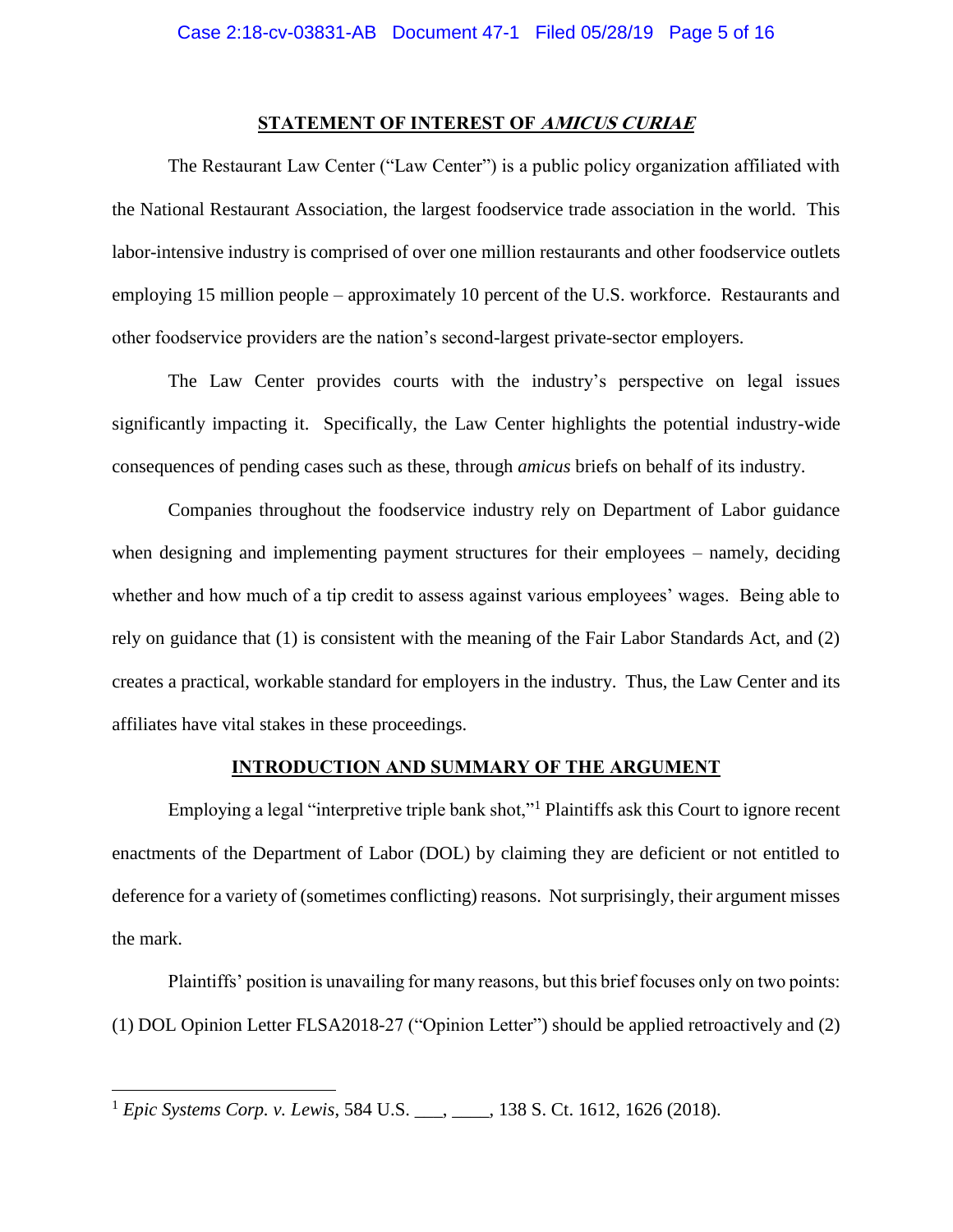#### Case 2:18-cv-03831-AB Document 47-1 Filed 05/28/19 Page 6 of 16

the Opinion Letter and the February 15, 2019, revisions to the Dual Jobs Section of the Field Operations Handbook ("New FOH") more effectively interpret the FLSA and its regulations and establish that there is no basis for continuing to give any weight to the now-withdrawn 80/20 "rule" guidance.

Particularly in light of the New FOH guidance that the Opinion Letter should be applied to new and existing investigations into conduct that predates November 2018, the Opinion Letter can and should be applied retroactively. Congress empowered the DOL with the ability to implement rules and guidance that are retroactively and retrospectively applied. Moreover, the only argument against retrospective application – unfair surprise to one or more parties – is not an issue in this case. Thus, where the DOL has expressly stated its intent that this new guidance be applied retrospectively, and no litigant will be harmed by unfair surprise, the Opinion Letter should be interpreted and applied retrospectively.

The DOL's new Opinion Letter and the New FOH must be followed because they are consistent with the regulations, were well-reasoned and properly adopted, and, most importantly, expose and correct unworkable, practical difficulties in applying the old 80/20 rule, which had led to inconsistent application by Courts and years of legal challenges. Conversely, the Opinion Letter and the New FOH create a workable standard that should be recognized and enforced by this Court.

<span id="page-9-0"></span>Plaintiffs' shot at avoiding summary judgment remarkably relies on the so-called 80/20 "rule" while concomitantly advancing arguments undermining the rule, then banks off the Dual Jobs regulation, 29 C.F.R. § 531.56(e), which does not even impliedly endorse the 80/20 rule, and finally banks off case law that either fails to address the new law or ignores clear statutory language and the old FOH's admonition that it does not constitute "interpretive guidance." But the Opinion Letter and the New FOH supersede prior opinion letters and the old FOH. These old documents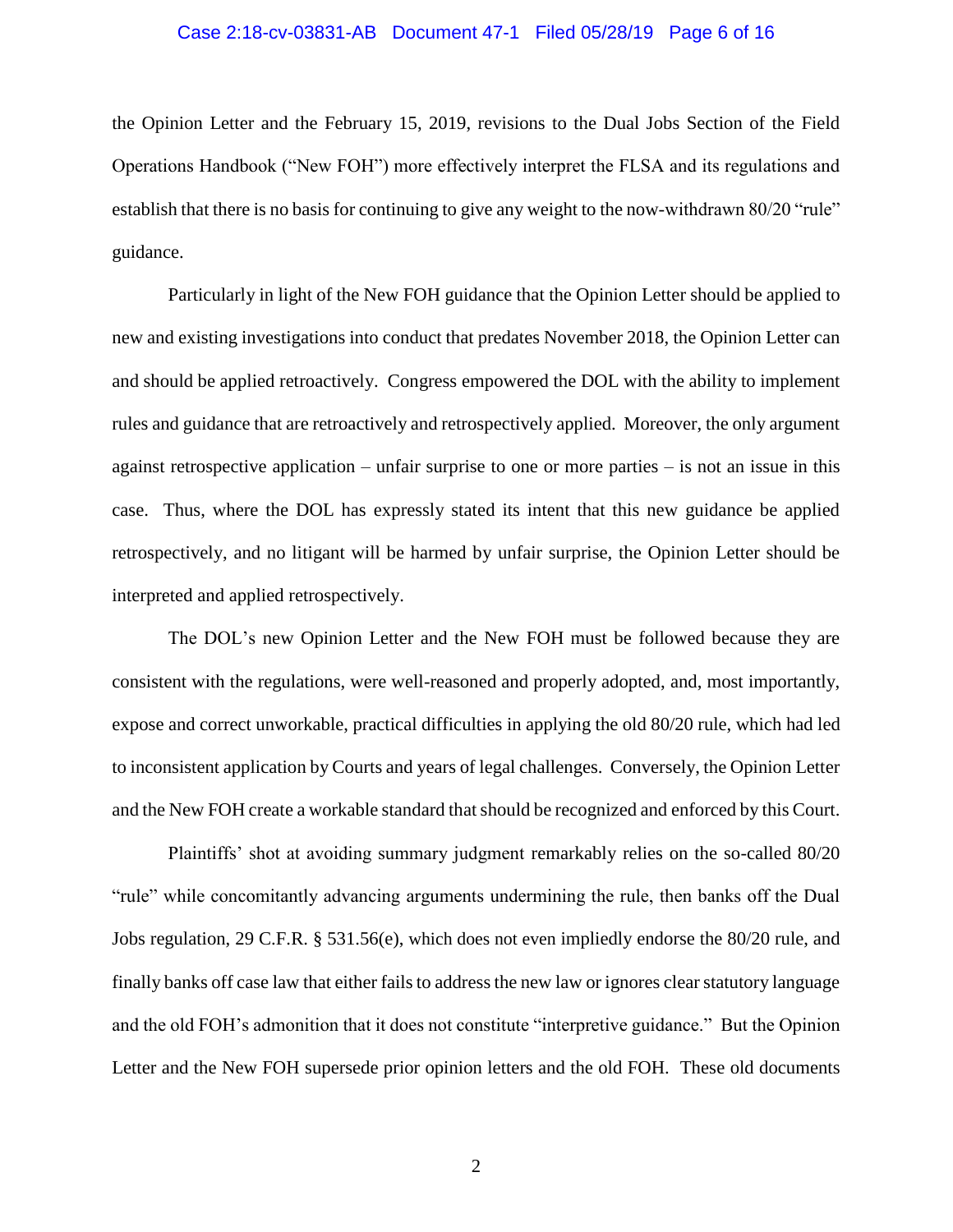are no longer "good law" – if they ever were.

Because the Opinion Letter and the New FOH supersede prior opinion letters and the old FOH's 80/20 rule, and because they create a new reasonable, workable standard, they are controlling. They also can be applied retroactively. For these reasons, and for the reasons articulated below, Plaintiffs cannot state a claim. Summary judgment in favor of Defendant is therefore warranted.

#### **ARGUMENT**

### <span id="page-10-2"></span><span id="page-10-1"></span><span id="page-10-0"></span>**I. The Opinion Letter Operates and Should Be Applied Retrospectively.**

#### **A. The DOL Has Instructed that the Opinion Letter Be Applied Retrospectively**

The DOL is authorized by Congress to implement guidance on a retroactive basis. Here, it chose to do so, as demonstrated by the clear mandate at the end of its February 15, 2019 Field Assistance Bulletin ("FAB"): "As a matter of enforcement policy, WHD staff should also follow the revised guidance in FOH 30d00(f) in *any open or new investigation* concerning work performed *prior* to the issuance of WHD Opinion Letter FLSA2018-27 on November 8, 2018." (emphasis added.) The directive is clear – current cases should be analyzed pursuant to the guidance set forth in the new Opinion Letter and accompanying FAB, even when requiring retrospective application. Further, and as discussed below, such retrospectivity is permissible here, because the regulation is being clarified, not changed, and no parties are harmed by unfair surprise as a result.

### <span id="page-10-5"></span>**B. Retroactive Application Is Permissible Where Law Is Clarified, Not Changed.**

<span id="page-10-4"></span><span id="page-10-3"></span>No problem with retroactive application of an agency interpretation exists so long as the interpretation is a clarification of existing law, as opposed to the issuance of a new or changed law. *See Heimmermann v. First Union Mortg. Corp.*, 305 F.3d 1257, 1260 (11th Cir. 2002). Indeed, "[c]larification, effective ab initio, is a well-recognized principle." *Liquilux Gas Corp. v. Martin*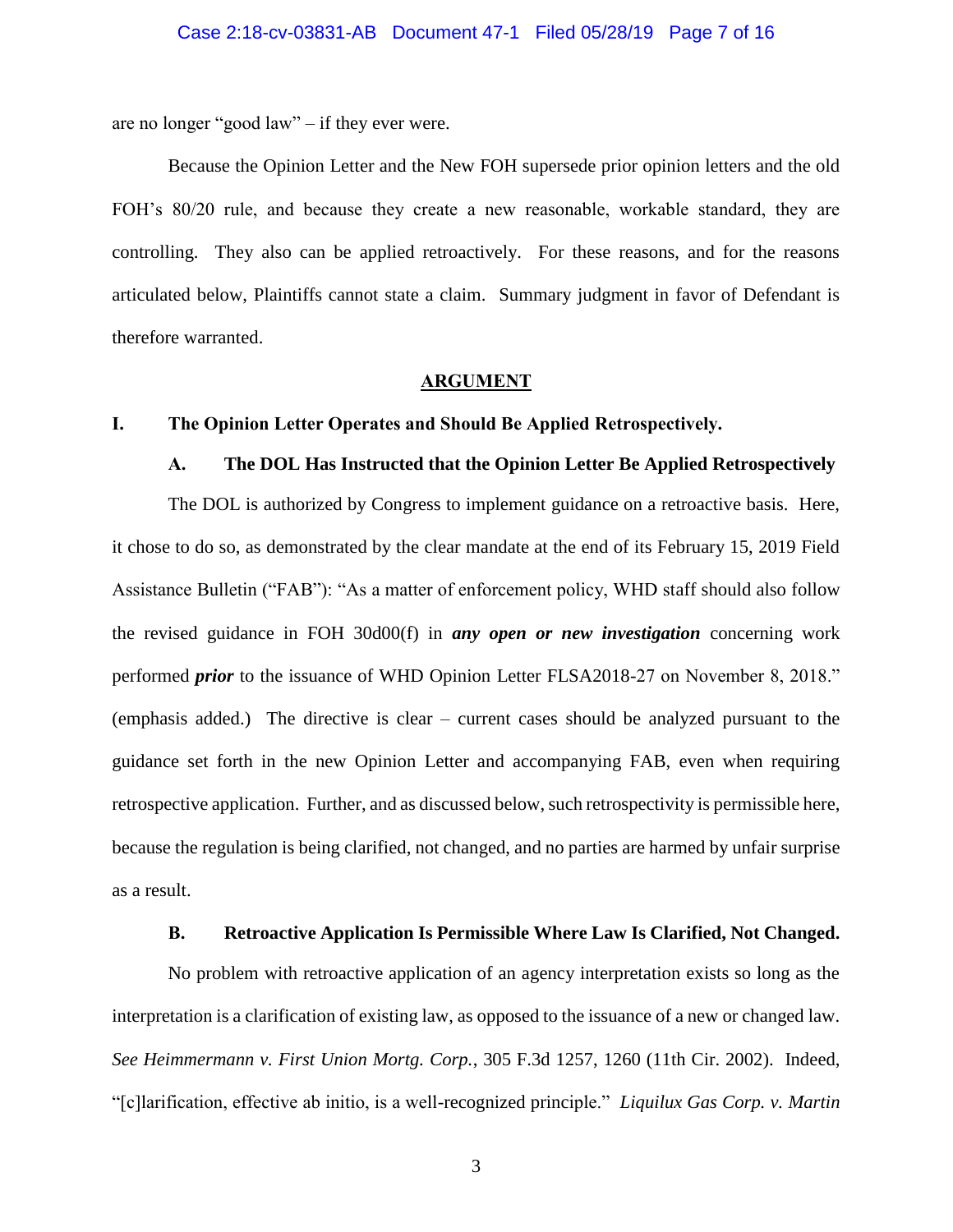#### <span id="page-11-3"></span>Case 2:18-cv-03831-AB Document 47-1 Filed 05/28/19 Page 8 of 16

*Gas Sales,* 979 F.2d 887, 890 (1st Cir. 1992). A rule simply clarifying an unsettled or confusing area of the law does not change the law, but restates what the law according to the agency is and has always been: It is no more retroactive in its operation than is a judicial determination construing and applying a statute to a case in hand. *See Manhattan General Equipment Co. v. Commissioner,* 297 U.S. 129, 135 (1936). In effect, the court applies the law as set forth in the amendment to the present proceeding because the amendment accurately restates the prior law. *Cortes v. Am. Airlines, Inc.*, 177 F.3d 1272, 1283 (11th Cir. 1999) *citing Liquilux,* 979 F.2d at 890.

<span id="page-11-2"></span><span id="page-11-1"></span>Several factors are relevant when determining whether a change represents a clarification or change to prior law. One significant factor is whether a conflict or ambiguity existed with respect to the interpretation of the relevant provision when the change was implemented. *See Cortes*, 177 F.3d at 1284-85. Here, it is clear that ambiguity and conflict both existed with regard to the 80/20 rule, as demonstrated by the inconstancy of the court orders interpreting the rule, as well as their discussion of the underlying ambiguity of the dual job regulation*.* This factor weighs in favor of a finding that the new Opinion Letter intended to clarify the regulation, not create new law. *See id.* (reasoning that "[i]f such an ambiguity existed, courts view this as an indication that a subsequent amendment is intended to clarify, rather than change, the existing law.") *citing Liquilux*, 979 F.2d at 890. Additionally, courts may rely upon a declaration by the enacting body that its intent is to clarify the prior enactment. *See id.* Here, both the new Opinion Letter and FAB both expressly state their intent is to clarify the confusion regarding the dual job regulation. Accordingly, these statements further support the conclusion that the new Opinion Letter is a clarification of – not a modification to – the dual job regulation, and its retrospective application is thus warranted.

# <span id="page-11-0"></span>**C. No Litigant Will Suffer Unfair Surprise If Law Is Applied Retroactively.**

When considering whether an agency may act retrospectively, the court should balance the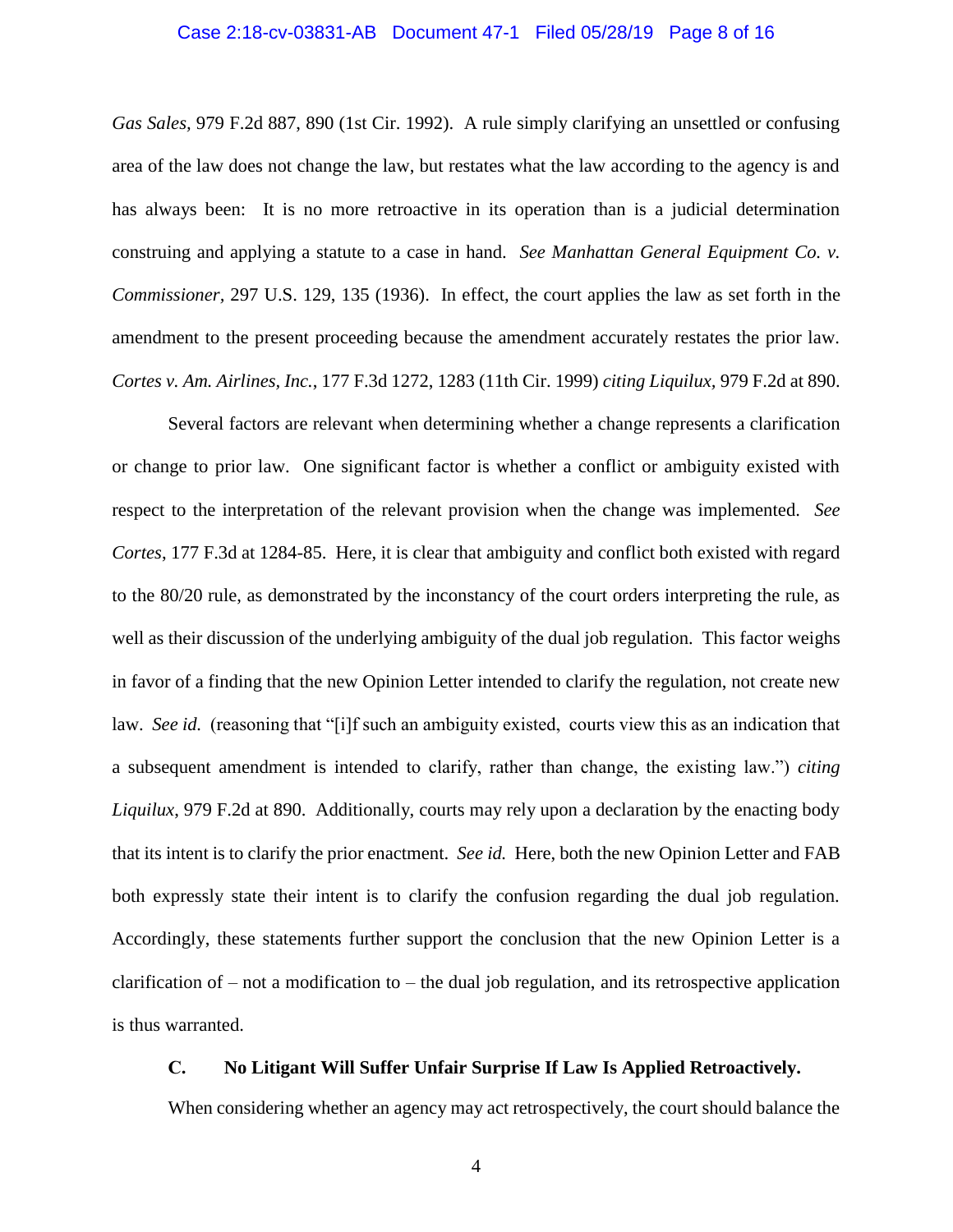#### Case 2:18-cv-03831-AB Document 47-1 Filed 05/28/19 Page 9 of 16

agency's interest in such action against the parties' interest in being able to avoid unfair surprise and rely on the terms of the pre-existing rule. Factors to consider in this balancing analysis include  $(1)$  whether the particular case is one of first impression, (2) whether the new rule represents an abrupt departure from well-established practice or merely attempts to fill a void in an unsettled area of law, (3) the extent to which the party against whom the new rule is applied relied on the former rule, (4) the degree of the burden which a retroactive order imposes on a party, and (5) the statutory interest in applying a new rule despite the reliance of a party on the old standard." *Garfias-Rodriguez v. Holder*, 702 F.3d 504, 518 (9th Cir. 2012) *citing Montgomery Ward & Co. v. FTC*, 691 F.2d 1322, 1328 (9th Cir. 1982).

<span id="page-12-4"></span><span id="page-12-3"></span><span id="page-12-2"></span><span id="page-12-1"></span>Here, no factors suggest that Plaintiffs will suffer they type of unfair surprise contemplated by this balancing test. Plaintiffs will not experience sufficient liability, forfeiture, or otherwise suffer in anyway other than having their claims decided pursuant to different guidance regarding the same underlying regulation. *See, e.g., Christopher v. SmithKline Beecham Corp.*, 567 U.S. 142, 155-157 (2012) (reasoning that *Auer* deference was not appropriate where the agency did not provide "fair warning of the conduct a regulation prohibits or requires," and citing *NLRB v. Bell Aer5ospace Co.,* 416 U.S. 267, 295 (1974) for the proposition that an agency should not change an interpretation during a proceeding where it would impose new liability, fines, or damages.) Thus, no chance of unfair surprise exists sufficient to preclude retrospective application of the new Opinion Letter, as expressly directed by the FAB.

# <span id="page-12-0"></span>**II. The New Opinion Letter Is Controlling and Enforceable Because It Corrects Inherent Deficiencies In The 80/20 Rule And Creates A Reasonable, Workable Standard For Determining When the Tip Credit Applies.**

DOL Opinion Letters have long been recognized by courts throughout the country as entitled to deference when they provide reasonable guidance regarding statutes that are unclear or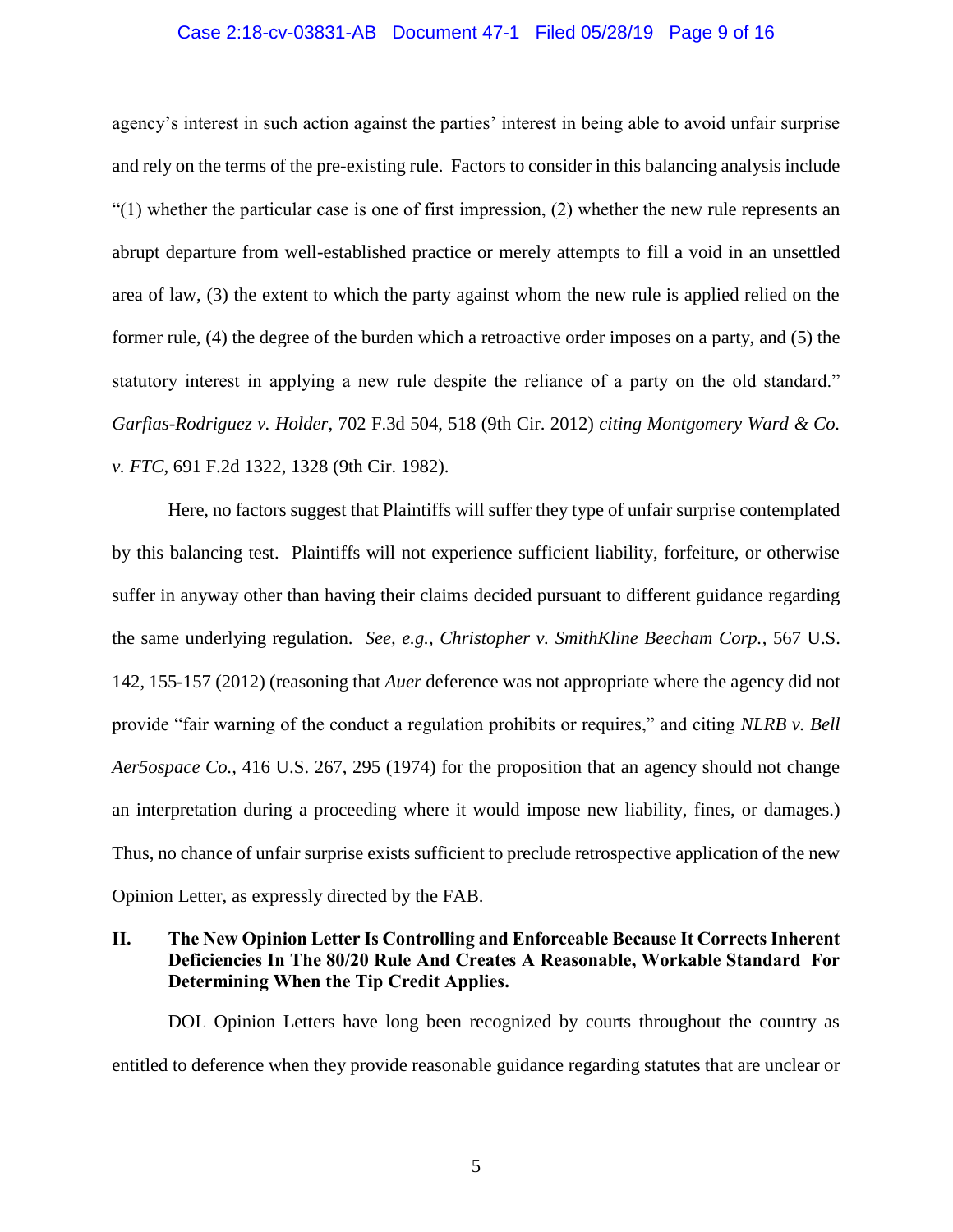### Case 2:18-cv-03831-AB Document 47-1 Filed 05/28/19 Page 10 of 16

ambiguous.<sup>2</sup> Moreover, because agencies are entitled to change their position with regard to varying matters, the latest guidance published by an agency should control, again, so long as the guidance sets forth a reasonable interpretation of the law. Finally, given that the prior 80/20 rule has now been withdrawn by the DOL, there is no basis to continue to rely on such outdated guidance, and the Court should rely instead on the new Opinion Letter. This in mind, the new Opinion Letter is thus controlling and enforceable in this matter.

## <span id="page-13-7"></span><span id="page-13-6"></span>**A. The Dual Job Regulation is Ambiguous and is Clarified by the New FOH.**

<span id="page-13-0"></span>The ambiguity of the FLSA dual job regulation is beyond dispute. *See, e.g., Marsh v. Alexander's LLC,* 905 F.3d 610 (9th Cir. 2018) (finding ambiguity based on undefined terms and legislative history); *see also Fast v. Applebee's Int'l, Inc.* 638 F.3d 872 (8th Cir. 2011) (same). Courts considering and declining to apply the 80/20 rule also have undergone this analysis because of an initial finding of ambiguity in the underlying regulation. *See, e.g., Pellon v. Business Representation International, Inc.*, 528 F. Supp. 2d 1306 (S.D. Fla. 2007) *aff'd* 291 Fed. Appx 310 (11th Cir. 2008); *Chavez v. T&B Mgmt., LLC*, 2017 U.S. Dist. LEXIS 79992 (M.D.N.C. May 24, 2017).

# <span id="page-13-8"></span><span id="page-13-5"></span><span id="page-13-4"></span><span id="page-13-3"></span><span id="page-13-2"></span>**1. The New Opinion Letter and the New FOH Address and Clarify the Regulation.**

<span id="page-13-1"></span>"Agencies are free to change their existing policies as long as they provide a reasoned explanation for the change." *Encino Motorcars, LLC v. Navarro*, 136 S. Ct. 2117, 2125 (2016).

 $\overline{a}$ 

<sup>2</sup> The Supreme Court heard argument in *Kisor v. Wilkie,* No. 18-15, on March 29, 2019, and is expected to issue its decision by the end of June 2019, which will answer the question of whether the Court will overturn its prior decisions in *Auer v. Robbins,* 519 U.S. 452 (1997) and *Bowles v. Seminole Rock & Sand Co.*, 325 U.S. 410 (1945) regarding the appropriate level of deference that should be afforded to agency opinions. This Court may wish to defer ruling on Defendant's pending motion for summary judgment until after the Supreme Court issues its decision in *Kisor*, as the ruling could invalidate or otherwise supersede nearly all of the case law relied upon by Plaintiffs in their briefing.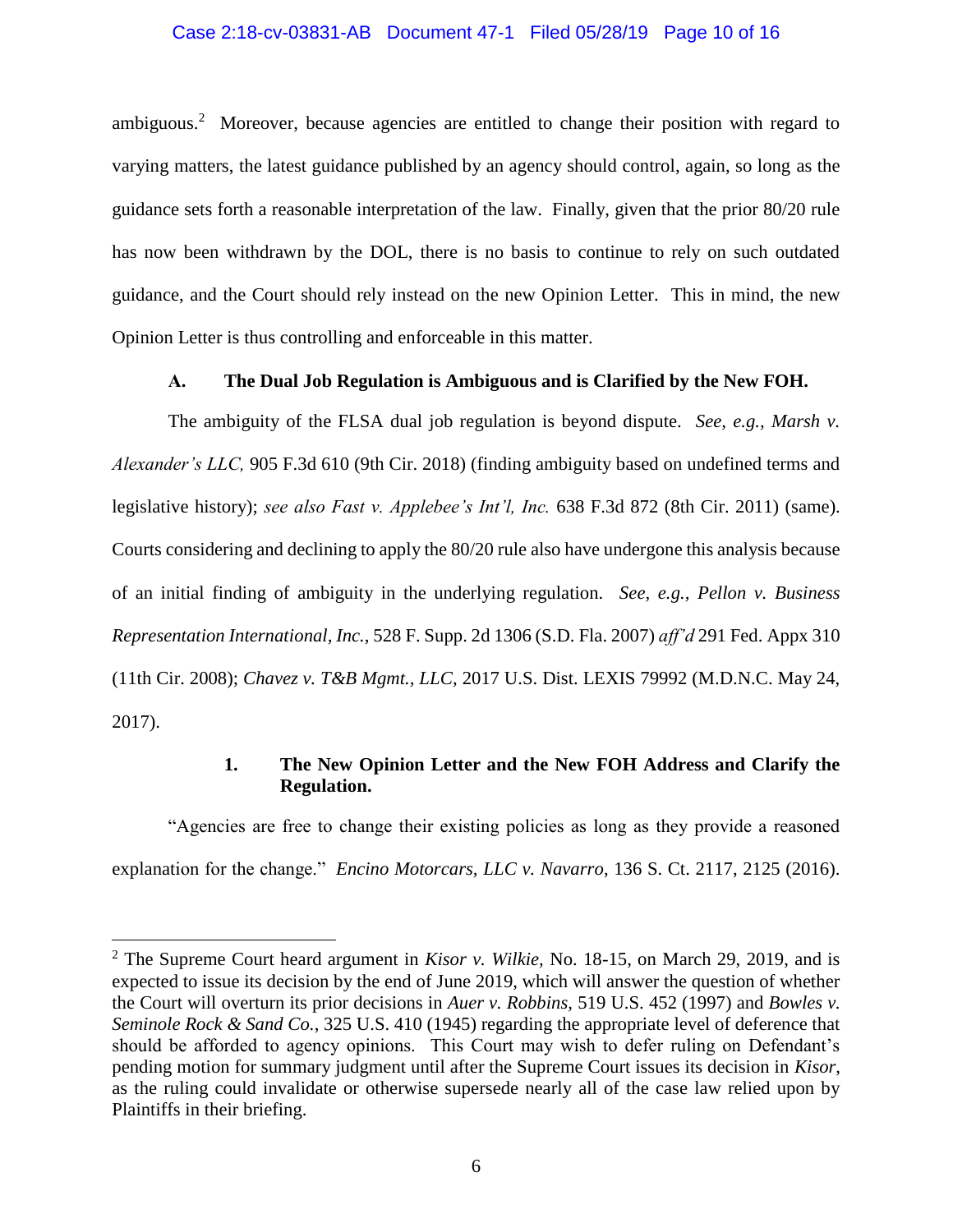### Case 2:18-cv-03831-AB Document 47-1 Filed 05/28/19 Page 11 of 16

Here, the DOL has changed its position from the rigid application of the 80/20 rule to a more fluid and holistic consideration of tipped employees' job duties. As stated in the Opinion Letter:

> The current FOH sections addressing the tip credit have resulted in some confusion and inconsistent application and, as a result, may require clarification. It is our intent that FOH § 30d00(e) be construed in a manner that ensures not only consistent application of the Act and a level of clarity that will allow employers to determine up front whether their actions are in compliance with the Act, but also the paramount goal that all affected workers receive the full protections of the Act.

Moreover, as stated in the field assistance bulletin issued by the DOL in February 2019, the "prior interpretation created confusion for the public" regarding whether certain job duties must be excluded from the tip credit, and so the DOL issued the new Opinion Letter to "clarify" this point of confusion. These explanations establish that the DOL's change in position was well reasoned and is not plainly erroneous. As demonstrated by the cases discussed herein, prior to the DOL's issuance of this new Opinion Letter, courts inconsistently applied the 80/20 rule. *See, e.g., Marsh,*  905 F.3d 610; *Pellon,* 528 F. Supp. 2d 1306. Finally, the DOL's decision to abandon the 80/20 rule came after it was sued under the APA by two restaurant associations challenging the rule, providing another valid justification for its change of position. *See Restaurant Law Center v. U.S. Dept. of Labor,* Case No. 18-cv-567 (W.D. Tex. July 6, 2018).

# <span id="page-14-3"></span><span id="page-14-2"></span><span id="page-14-1"></span>**2. The New Opinion Letter is Consistent with the FLSA and the 80/20 Rule is Demonstrably Unworkable.**

<span id="page-14-0"></span>The new Opinion Letter is consistent with the FLSA. Indeed, both the Opinion Letter and the New FOH constitute proper agency action because they recognize the practical impracticalities of enforcing the 80/20 rule.It is no surprise that Plaintiffs have no answer to the myriad problems arising under the 80/20 rule. They instead try to claim the Opinion Letter and the new FOH are not well justified or explained. (*E.g.,* ECF 41, p.6). Their argument attempts to divert this Court's attention from the inherent difficulties in enforcing the 80/20 rule upon which they rely.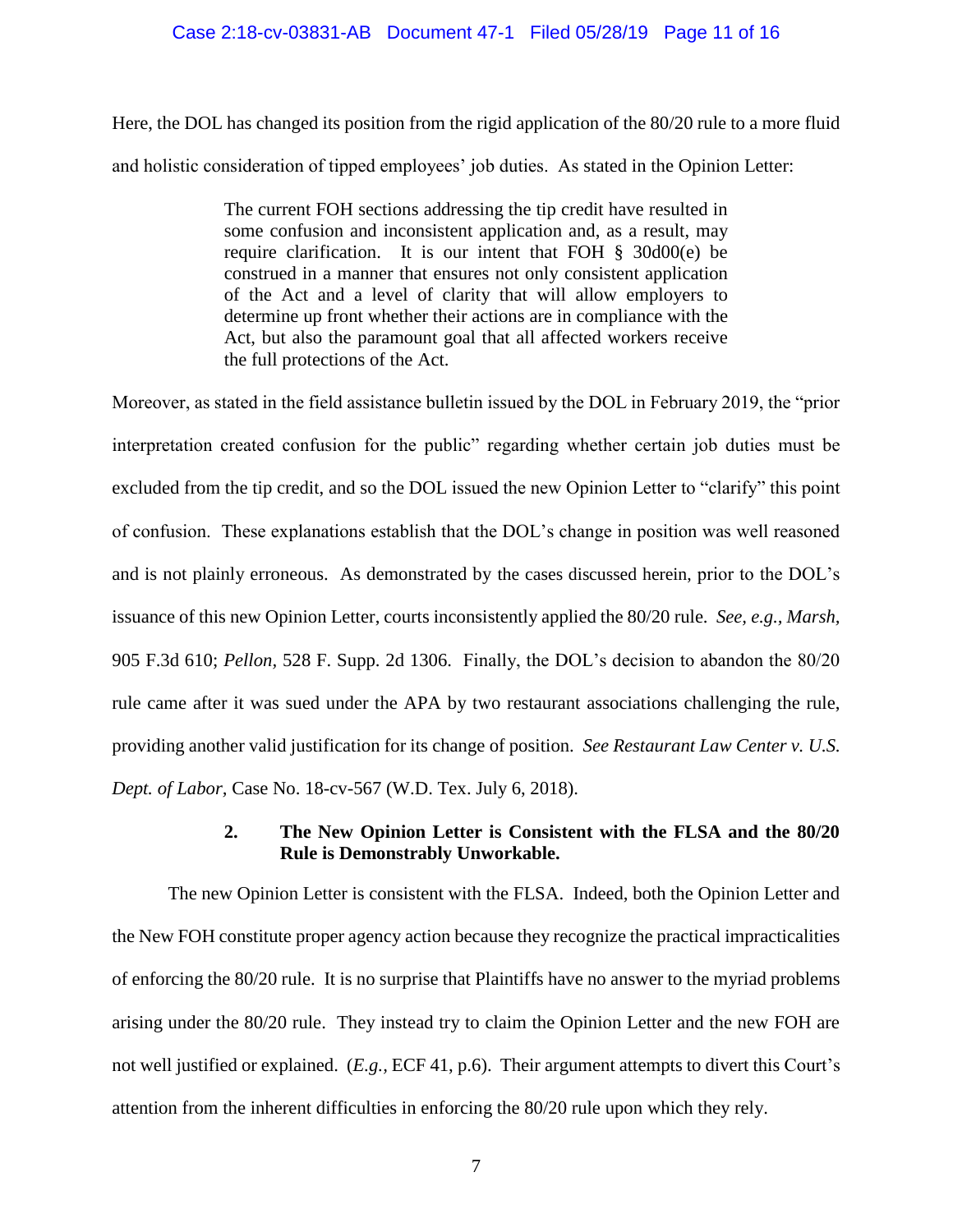#### <span id="page-15-1"></span>Case 2:18-cv-03831-AB Document 47-1 Filed 05/28/19 Page 12 of 16

Even the old FOH recognized that the 80/20 inquiry must be made not just on an individual basis, but on a work-week basis for each individual employee. FOH 30d00(c)(1) (12/9/88) ("[t]he tip provision applies on an individual employee basis"). That same section acknowledged that the tip credit may be claimed for some employees but not others. *Id.* Notably, the old FOH stressed that the determination "will depend on the total fact situation and will be determined on the basis of [the] employee's activities over the entire [work week]." *Id*., 30d00(c)(2). Thus, the very authority on which Plaintiffs rely dictates an individualized, week-by-week determination.

The rabbit hole that is trying to ascertain whether a server works more than 20% of their individual time in non-tipped duties necessarily includes a minute-by-minute, day-by-day inquiry. The minutes would then have to be totaled for the week to ensure that, by the end of the week, the 80/20 rule has not been violated. Each restaurant, every day, would have to engage in Orwellian monitoring of the workforce. The temporal limit that Plaintiffs insist upon in this case would open the door to "nearly every person employed in a tipped occupation" to "claim a cause of action against their employer if the employer did not keep perpetual surveillance or require them to maintain precise time logs accounting for every minute of their shifts." *Pellon*, 528 F. Supp. 2d at 1314. But that would be only half the battle in trying to comply with the rule.

<span id="page-15-0"></span>The minute analysis and calculation doesn't even answer what task or duty is being reviewed every minute. Which ones are "directed toward producing tips"? What about two tasks done simultaneously? How about opening a bottle of wine? How about cleaning up a drink a customer has spilled? Small talk with customers? Expediting orders? Re-wiping a table previously cleaned by a busser? Talking to kitchen staff about an order? Learning the day's specials? Getting a soft drink from a machine? Getting a clean fork at a customer's request? Determining what food allergies a patron may have? Dealing with poorly supervised children or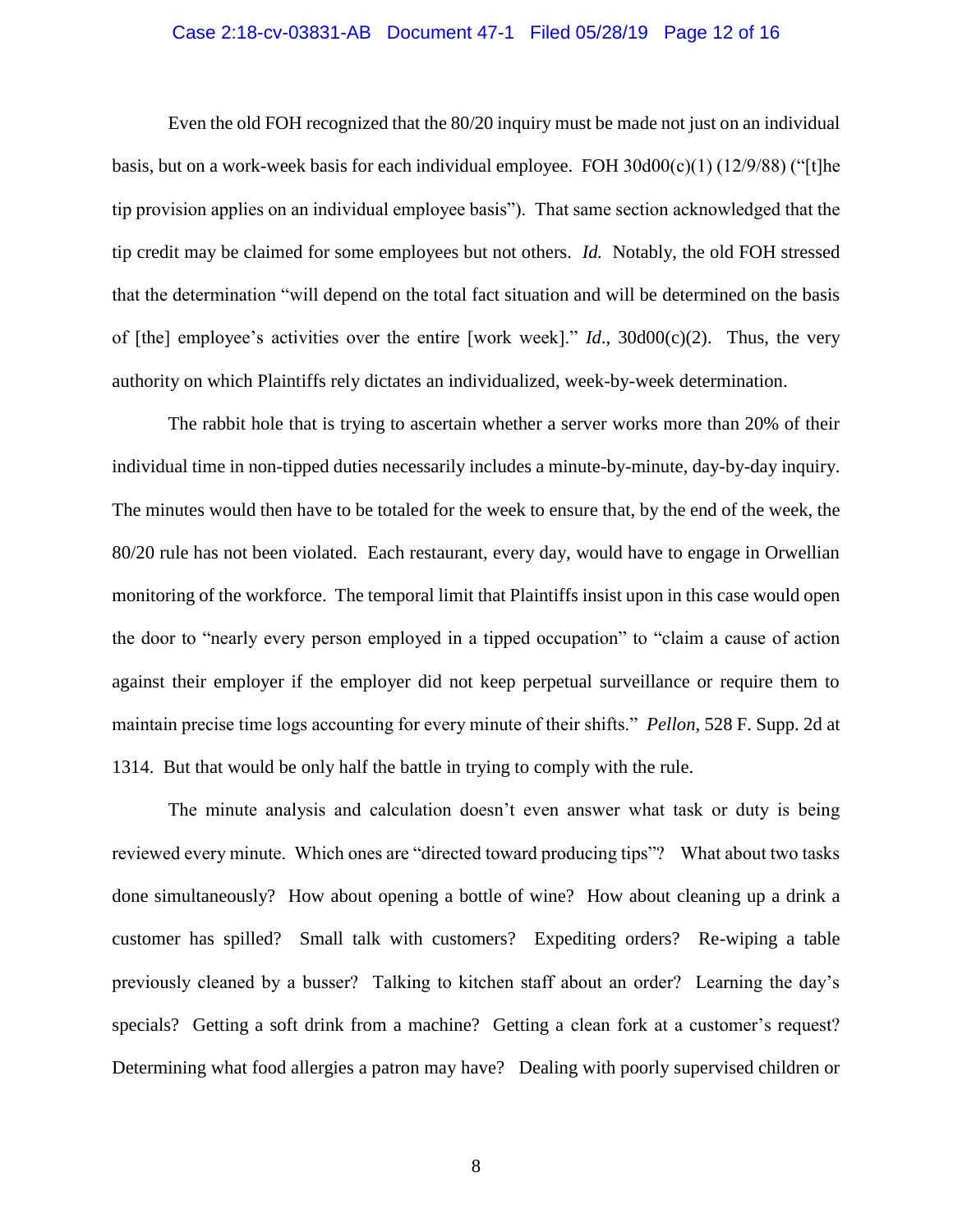#### Case 2:18-cv-03831-AB Document 47-1 Filed 05/28/19 Page 13 of 16

an intoxicated consumer? Calling a cab for a customer who might or might not be intoxicated? In each of these situations, how much time did they take? These are but a few of the imponderables the Plaintiffs do not even try to address. These questions and countless others demonstrate why both the Eleventh Circuit and DOL found the 80/20 rule to be unworkable. Nor could they, and that is why the 80/20 rule is unworkable.

Given the array of tasks that go into the tip a service employee receives, it would be impossible to divide an employee's time into related and direct customer-service duties. That is what the Opinion Letter and the New FOH recognize by stating that so long as those related duties occur contemporaneously with direct customer service, there is no time limit on them because they are all performed in the interest of generating tips. Thus, the Opinion Letter and the New FOH correct deficiencies in the administration of the FLSA and create a workable standard. They are therefore enforceable by this Court.

## <span id="page-16-3"></span><span id="page-16-0"></span>**B. The New Opinion Letter is the DOL's Latest Application of the FLSA and Thus Controls.**

As discussed above, the new Opinion Letter is well-reasoned. The fact that it represents a departure from prior guidance does not undermine its legitimacy. *See, e.g., Perez v. Mortgage Bankers Association,* 35 S.Ct. 1199 (2015) (deferring to most recent DOL interpretation regarding mortgage-loan officers' coverage under FLSA despite departure from prior interpretations and lack of notice and comment period prior to implementation). Accordingly, the new Opinion Letter is controlling.

### <span id="page-16-1"></span>**C. There is No Basis to Continue to Rely on the Now-Withdrawn 80/20 Rule.**

## **i. The DOL Expressly Disclaims that the FOH Is Official Agency Guidance.**

<span id="page-16-2"></span>The 80/20 rule is not part of any regulation. Nor has the DOL ever formally endorsed it. It had what can only be described as a murky history, at best. No such rule exists in the statute.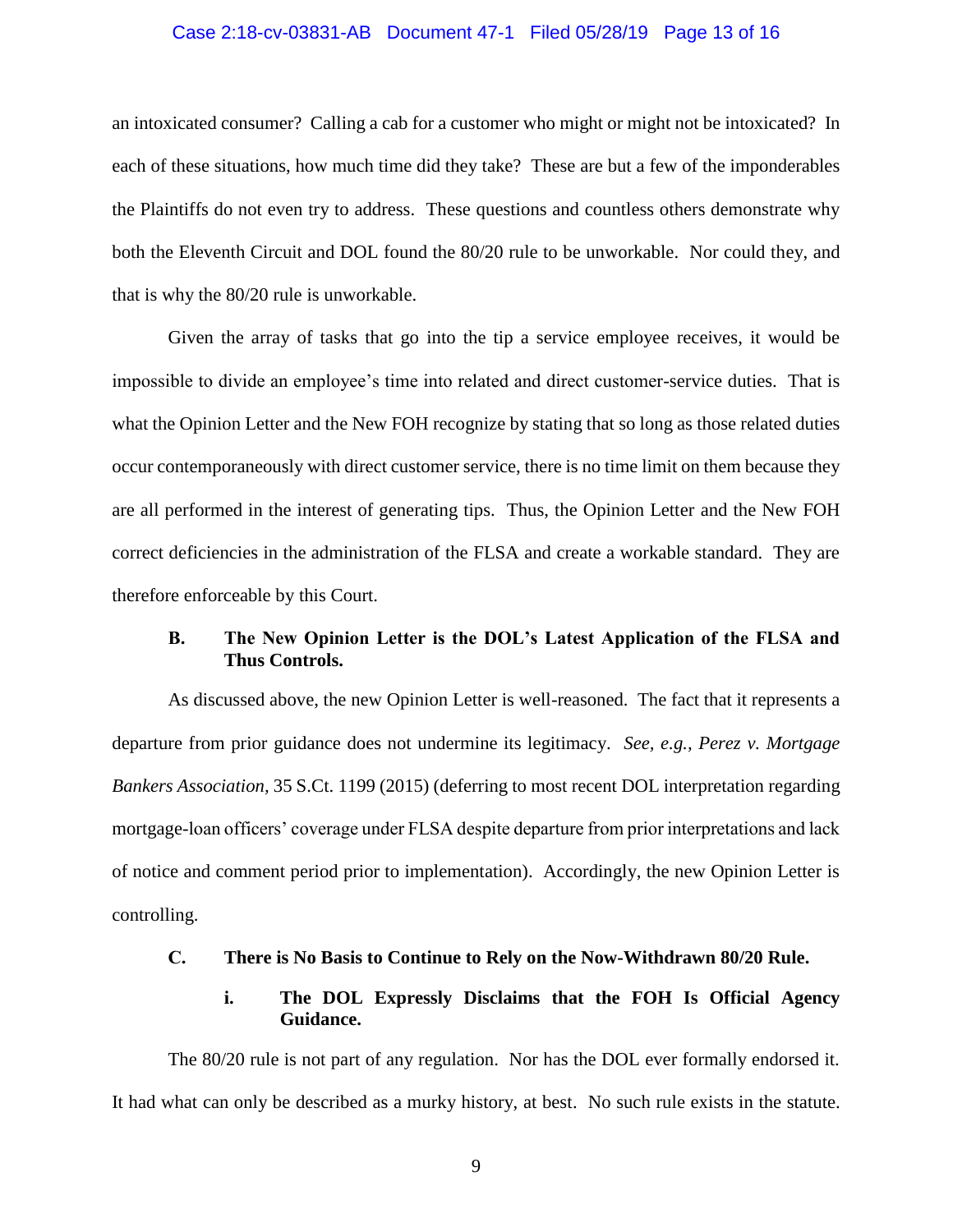#### Case 2:18-cv-03831-AB Document 47-1 Filed 05/28/19 Page 14 of 16

No such rule has ever appeared in a regulation. There is no record of any such rule existing for the first 50 years of the FLSA's existence.

Instead, the rule first appeared in 1988 when it found its way into an internal handbook, the FOH, the DOL gave to its investigators as a guide to use when conducting wage and hour audits. Again, however, it never appeared in the Federal Register and was never embodied in a regulation. The *very first page* of the FOH's preface made crystal clear that it was not to be used "as a device for establishing interpretive guidance." FOH, Forward, p.1 (4/4/88). *That admonition has never changed*. While much of the FOH was generally available for inspection and copying (FOH, Forward, p. 5), there is no record that the DOL publicly announced the new rule at that time. These factors illustrate why the rule is entitled to no deference by this Court, and subsequent developments, as further discussed below, buttress this point.

# <span id="page-17-5"></span><span id="page-17-3"></span><span id="page-17-1"></span>**ii. Prior to Being Withdrawn, the 80/20 Rule Was Not Consistently Enforced.**

<span id="page-17-0"></span>In *Pellon v. Business Representation Int'l, Inc*., 528 F. Supp. 3d 1206 (S.D. Fla. 2007), *aff'd*, 291 Fed. Appx. 310 (11th Cir. 2008), the Eleventh Circuit Court of Appeals rejected the viability of any such rule. In early 2009, the DOL formally abandoned it. U.S. Department of Labor, Wage & Hour Div., Opinion Letter FLSA2009-23 (Jan. 16, 2009), 2009 DOLWH LEXIS 27, ECF 37-15. But FLSA2009-23 was later withdrawn "for further consideration." *Id.* Since then, courts split over the viability and impact of the rule. Ten years later, the DOL again abandoned the 80/20 rule in the Opinion Letter and the New FOH was revised shortly thereafter to make it clear that no such rule applies in determining whether an employer can apply the tipcredit wage. *See* U.S. Dep't of Labor, Wage & Hour Div., Opinion Letter (Nov. 8, 2018); ECF No. 40-4, Field Assistance Bulletin No. 2019-2 (Feb. 15, 2019).

<span id="page-17-4"></span><span id="page-17-2"></span>Significantly, the Opinion Letter states that many of the duties that some courts had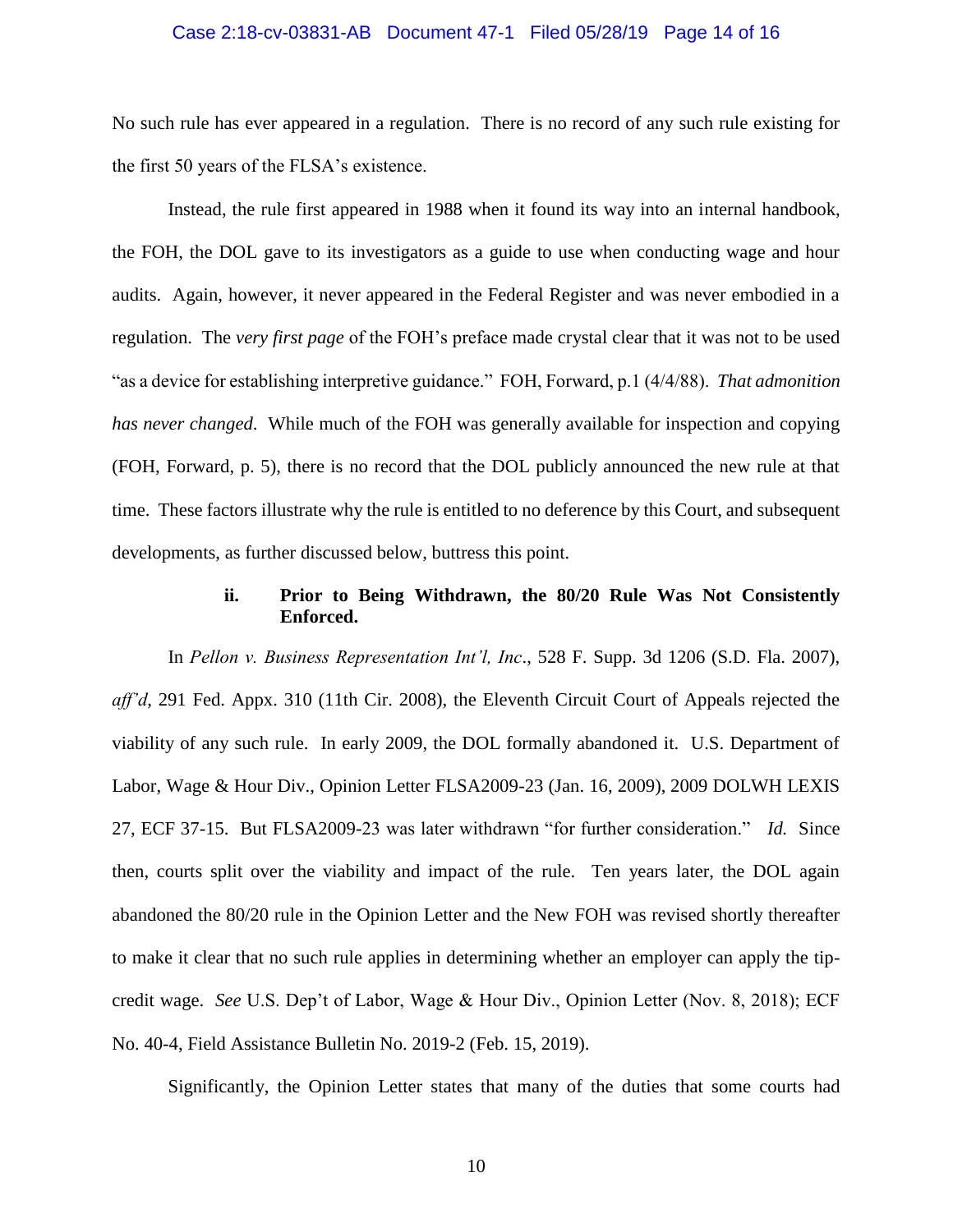#### Case 2:18-cv-03831-AB Document 47-1 Filed 05/28/19 Page 15 of 16

interpreted as being non-tipped duties, were in fact, tip-producing duties. Consequently, the Opinion Letter explains that there is no limit on the amount of time an employee spends on those duties as long as they are performed contemporaneously with direct customer interaction. Among those tip-producing duties are many of the duties Plaintiffs in this case allege to be non-tip producing and therefore not entitled to a tip credit. (*See* Compl. ¶ 45). But as the Opinion Letter articulates, of course, conduct like preparing checks, setting tables, and filling napkin containers is directly related to tip-producing activity because it is "core" or "supplemental" to the tipproducing activity of waiting tables. This should not be surprising as it is not hard to imagine what might happen to a tip if the coffee is cold, the silverware is presented without a napkin, or the ketchup bottle is empty. Those types of tasks—indeed many of the tasks Plaintiffs identify—are part and parcel of earning tips. That is why the Opinion Letter clarifies that, with respect to those tasks, as long as they are performed contemporaneously with customer interaction, there is no time limit on them. *Id.*

Collectively, the 80/20 rule's checkered past and practical flaws – as found by courts and noted in the Opinion Letter – make the rule unenforceable. The rule therefore has no impact on this case, and Plaintiffs cannot rely on it. Because their claims are based solely on the hoped-for applicability of the now-rejected  $80/20$  rule, their claims fail.<sup>3</sup>

Similarly, the New FOH clarifies how to apply the dual jobs regulations in the restaurant industry. Both of these new pronouncements from the DOL must be followed by this Court.

 $\overline{a}$ 

<sup>&</sup>lt;sup>3</sup> Importantly, Plaintiffs are not arguing that they performed nontipped work throughout their shifts, and therefore P.F. Chang's improperly took a tip-credit. (*See* Compl. ¶31). They are just arguing a tip-credit violation based on the 80/20 rule, which has no binding legal, practical, or logical support.